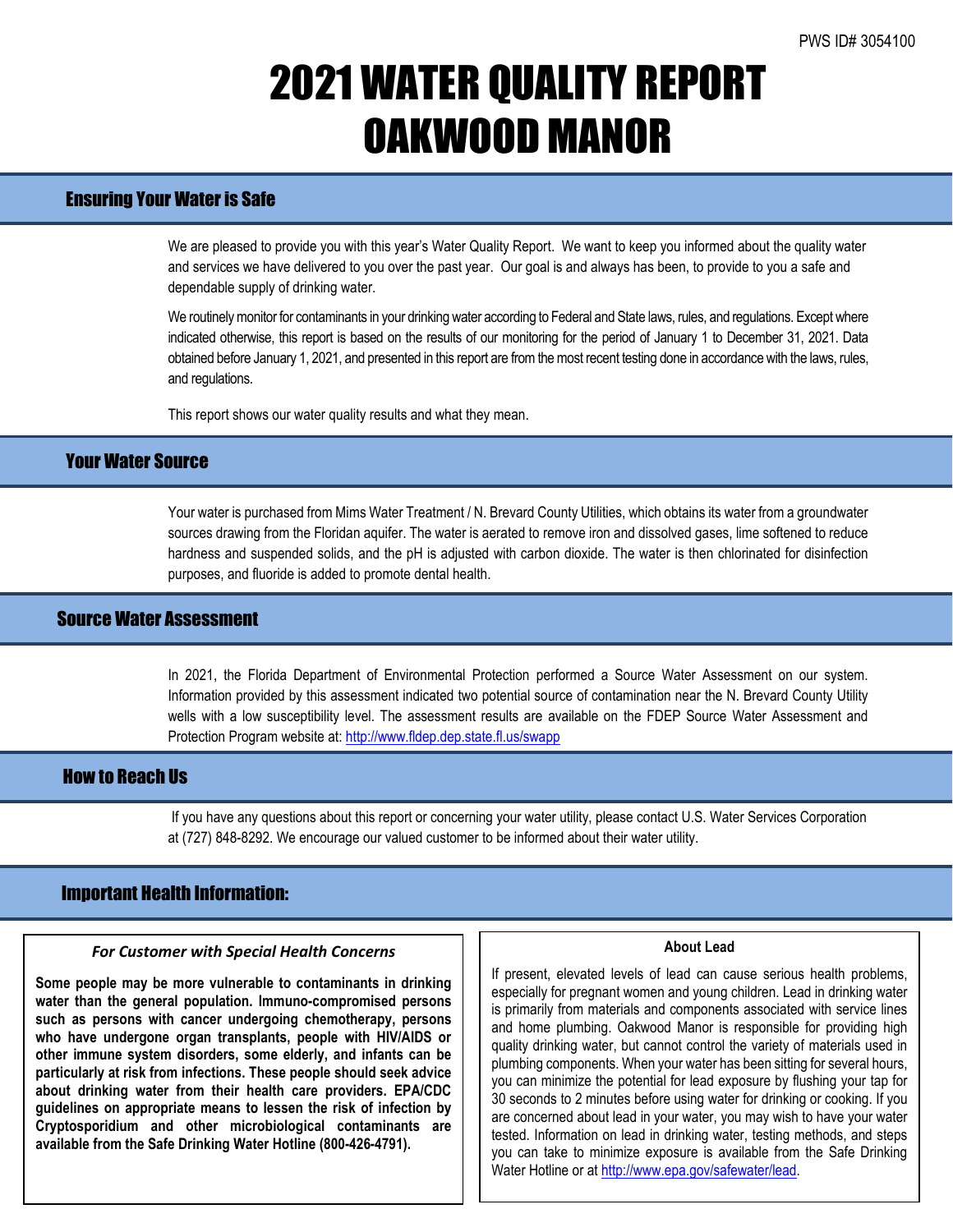# 2021 WATER QUALITY REPORT OAKWOOD MANOR

### About Your Drinking Water

### **ADDITIONAL HEALTH INFORMATION**

The sources of drinking water (both tap water and bottled water) include rivers, lakes, streams, ponds, reservoirs, springs, and wells. As water travels over the surface of the land or through the ground, it dissolves naturally occurring minerals and, in some cases, radioactive material, and can pick up substances resulting from the presence of animals or from human activity. Contaminants that may be present in source water include:

**(A) Microbial contaminants**, such as viruses and bacteria, which may come from sewage treatment plants, septic systems, agricultural livestock operations, and wildlife.

**(B) Inorganic contaminants**, such as salts and metals, which can be naturally occurring or result from urban stormwater runoff, industrial or domestic wastewater discharges, oil and gas production, mining, or farming.

**(C) Pesticides and herbicides**, which may come from a variety of sources such as agriculture, urban stormwater runoff, and residential uses.

**(D) Organic chemical contaminants**, including synthetic and volatile organic chemicals, which are by-products of industrial processes and petroleum production, and can also come from gas stations, urban stormwater runoff, and septic systems.

**(E) Radioactive contaminants**, which can be naturally occurring or be the result of oil and gas production and mining activities.

In order to ensure that tap water is safe to drink, the EPA prescribes regulations which limit the amount of certain contaminants in water provided by public water systems. The Food and Drug Administration (FDA) regulations establish limits for contaminants in bottled water which must provide the same protection for public health.

Drinking water, including bottled water, may reasonably be expected to contain at least small amounts of some contaminants. The presence of contaminants does not necessarily indicate that the water poses a health risk. More information about contaminants and potential health effects can be obtained by calling the **Environmental Protection Agency's Safe Drinking Water Hotline at 1-800-426-4791**.

### **HOW TO READ THE TABLE**

In the table accompanying this report you may find unfamiliar terms and abbreviations. The following definitions are provided to assist you with understanding the report.

#### **Important Definitions:**

- **Maximum Contaminant Level or MCL:** The highest level of a contaminant that is allowed in drinking water. MCLs are set as close to the MCLGs as feasible using the best available treatment technology.
- **Maximum Contaminant Level Goal or MCLG:** The level of a contaminant in drinking water bellow which there is no known or expected risk to health. MCLGs allow for a margin of safety.
- Action Level or AL: The concentration of a contaminant which, if exceeded, triggers treatment or other requirements that a water system must follow.
- **Maximum Residual Disinfectant Level or MRDL:** The highest level of a disinfectant allowed in drinking water. There is convincing evidence that addition of a disinfectant is necessary for control of microbial contaminants.
- **Maximum Residual Disinfectant Level Goal or MRDLG:** The level of a drinking water disinfectant below which there is no known or expected risk to health. MRDLGs do not reflect the benefits of the use of disinfectants to control microbial contaminants.
- **ND:** Means not detected and indicates that the substance was not found by laboratory analysis.
- **Parts per Billion (ppb) or Micrograms per Liter (μg/l):** One part by weight of analyte to 1 billion parts by weight of the water sample.
- **Parts per Million (ppm) or Milligrams per Liter (mg/l):** One part by weight of analyte to 1 million parts by weight of the water sample.
- Picocurie per Liter (pCi/L): Measure of the radioactivity in water.